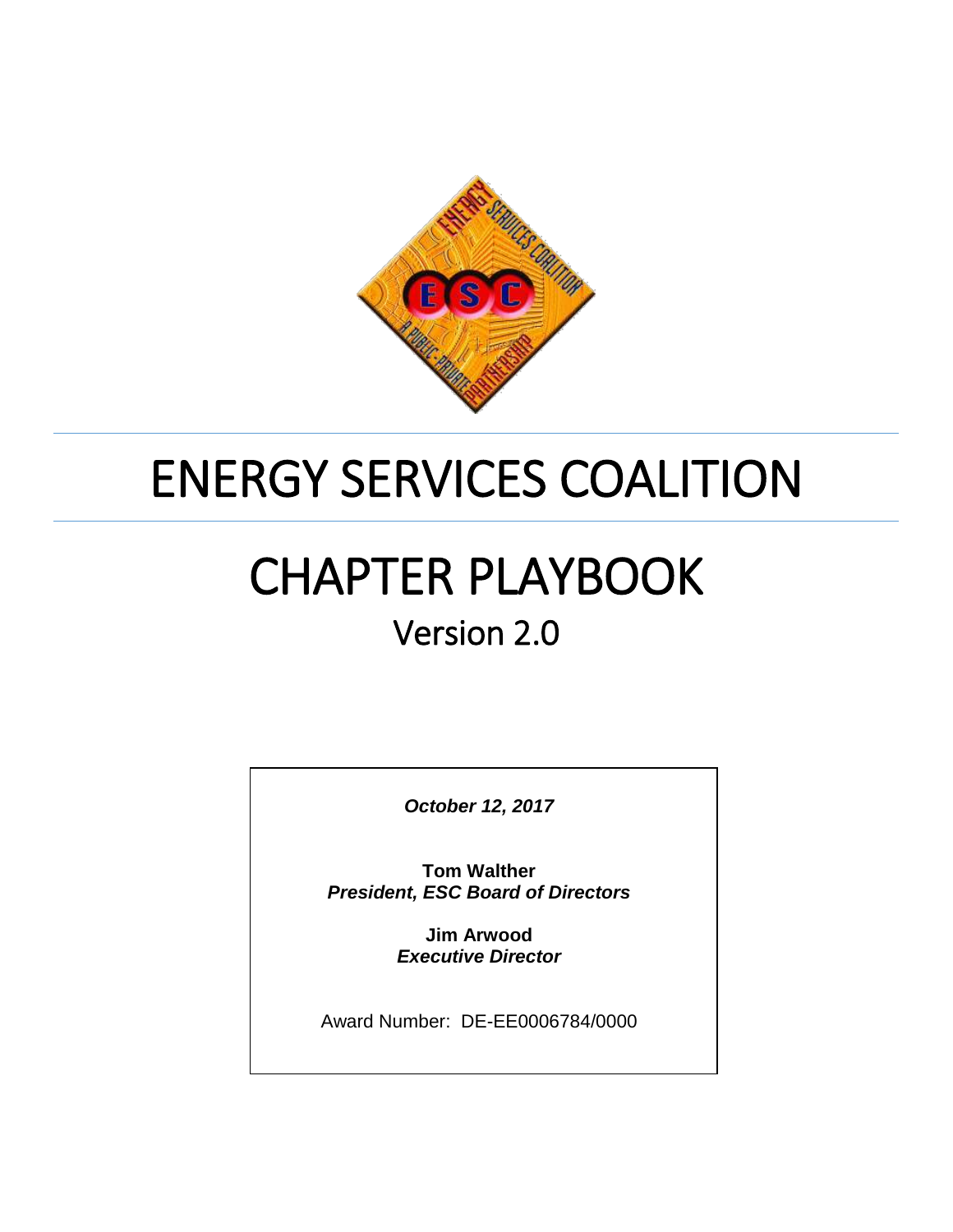

#### **Energy Services Coalition Chapter Playbook**

The Energy Services Coalition Chapter Playbook is a living document updated regularly and represents an ongoing process of collecting examples of successes and challenges emerging from state programs and state ESC Chapters. The Playbook outlines approaches from around the country of how to operate a successful state ESC Chapter in support of a statewide GESPC public program and to increase GESPC activity in a state. This document is an update of the Version One compendium that was posted to the ESC website in May 2016.

#### **Part I: Chapter Purpose:**

What is the purpose of an ESC Chapter? Chapters serve a critical role in the education of the marketplace. Chapters develop and disseminate state-specific information about energy efficiency and how increased energy efficiency can be provided, encouraged and acquired. The Chapter framework encourages all interested parties to come together to work cooperatively in achieving this primary goal.

A secondary role for Chapters is to serve as a vehicle for members to work together to identify and develop solutions to state-specific issues. When issues arise a well-organized Chapter can provide a local-state specific problem solving capacity to eliminate barriers that impact the use and utilization of performance contracting.

As noted above, most Chapters focus on education and outreach and the reduction of barriers to GESPC as the primary state-specific areas where the Chapter can play a key role. Examples of activities that support these objectives range from a singular activity to multiple activities. Most Chapters have conducted one of the following endeavors in support of fulfilling these concerns:

- Providing outreach and education as a working group of energy experts, both public and private sector about how
	- o GESPC can accomplish infrastructure modernization that there are no public funds to support
	- o GESPC reduces energy consumption
	- o GESPC creates jobs
	- o GESPC helps achieve clean air quality goals
- Working together in a public private partnership to identify barriers to the use of performance contracting and offer solutions to those barriers;
- Recognize successful projects and help maintain case study libraries of project accomplishments and ongoing verification of savings achieved;
- Offer workshops and training seminars to educate all market segments on the benefits of energy performance contracting;
- Assist with and provide support of the development of state and local policies and procedures that enhance the widespread use of energy performance contracting;
- Provide ongoing maintenance of a vibrant, interactive Chapter web page (on the national ESC website) with links to authorizing state laws, PowerPoint presentations, and their state's respective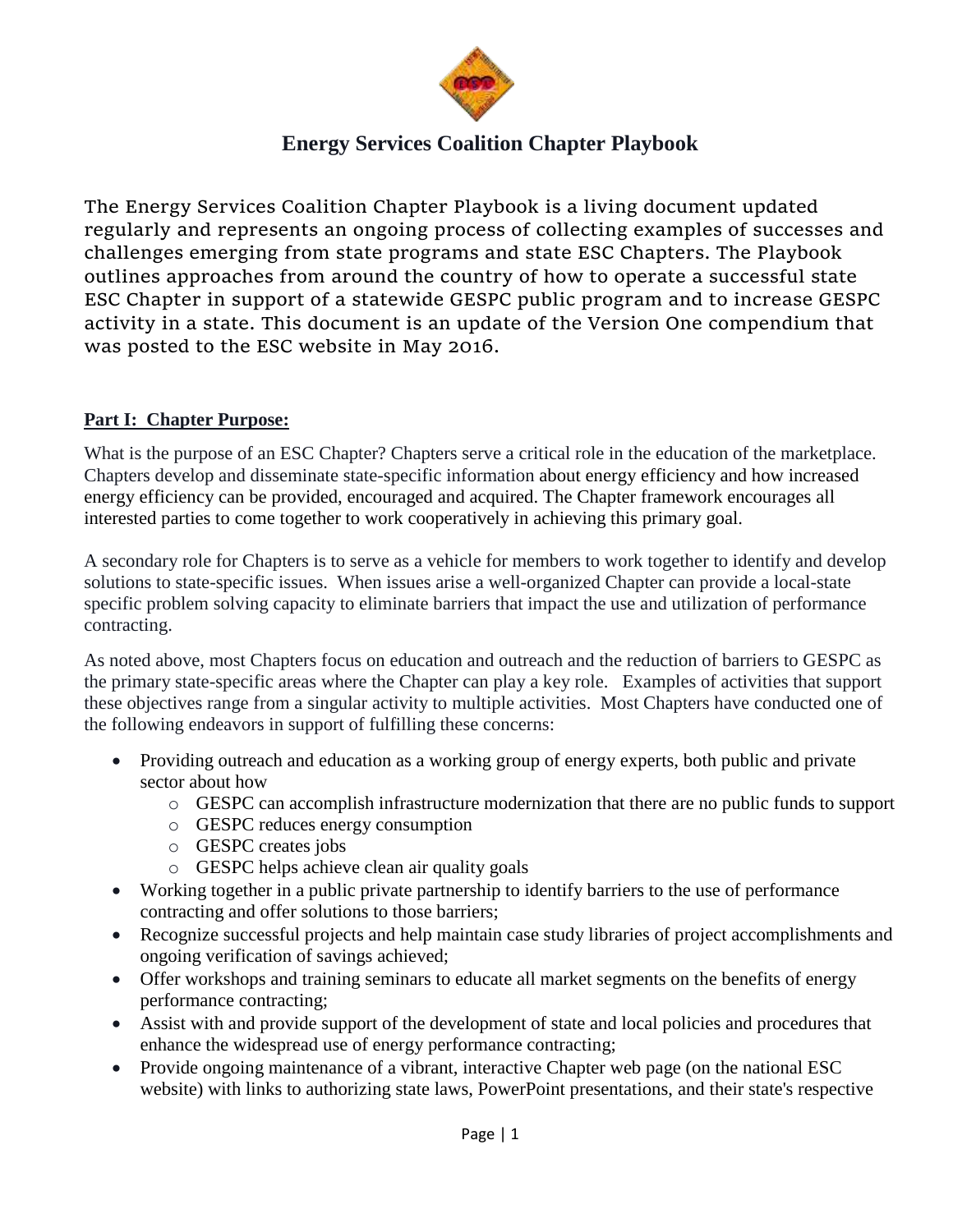

resources making it easy for prospective GESPC users to find and review. Since circumstances vary from state to state, each Chapter should define its own purpose and chart a path of active engagement to fulfill that purpose. Chapters that have a clearly defined purpose and have undertaken a plan to address these issues -- by and large contribute to an increased uptake of GESPC in a state.

#### **Part II: Education and Outreach:**

Several Chapters are known for their outreach and education efforts, and official events. These efforts vary from state to state. Below are several examples of Chapter activity in support of education and outreach:

#### **Energy Conferences**

An Energy Conference with a focus on GESPC is a great way to promote energy retrofits in the MUSH market. In the past, several Chapters held their own annual conference for the purpose of educating facility owners and decision-makers about GESPC in their state.

The Chapters established a conference committee to plan the logistics and agenda/speakers for the event. An annual conference is a large lift and needs a dedicated planning committee. Examples where an annual conference was a major purpose of the state Chapter include:

- The Delaware Chapter has made an annual conference part of its main activities. Governor Jake Markell was the keynote speaker at the inaugural Delaware ESC Energy Conference in 2014. The Delaware ESC Chapter held its  $4<sup>th</sup>$  annual conference on October 18, 2017. Each year the interest, reflected in attendance numbers, has steadily grown.
	- Outcome: The education efforts of the Delaware Chapter have created more opportunities for energy efficiency work in public buildings. The Delaware Sustainable Energy Utility performance contracting program, that is highlighted through conference sessions, is playing a major role in achieving the governor's energy efficiency goals.

Other examples of Chapter's sponsoring conferences include:

- The Alabama Chapter held an annual conference and golf tournament for a number of years.
- Pennsylvania held an annual energy conference as a Chapter activity.
- The Tennessee Chapter participated in the planning of several large conferences.
- The North Carolina Chapter provides speakers and moderate panels as part of conferences sponsored by other organizations in the state.
- The Kentucky ESC Chapter regularly participates on the conference program of the Kentucky Department of Local Governments. In August 2016, the ESC, Kentucky ESC Chapter and the DLG coordinated conferences within the same week and in the same hotel, thus exposing local government officials attending the DLG annual conference to learn about the GESPC concept at the neighboring ESC Conference and Exhibit Hall.

In addition to state conferences, State Chapters have co-hosted the annual national ESC Market Transformation Conference. As part of the planning committee, Chapters have helped shape the agenda, identify speakers and plan a state-themed reception. State Chapters that have hosted the national conference include: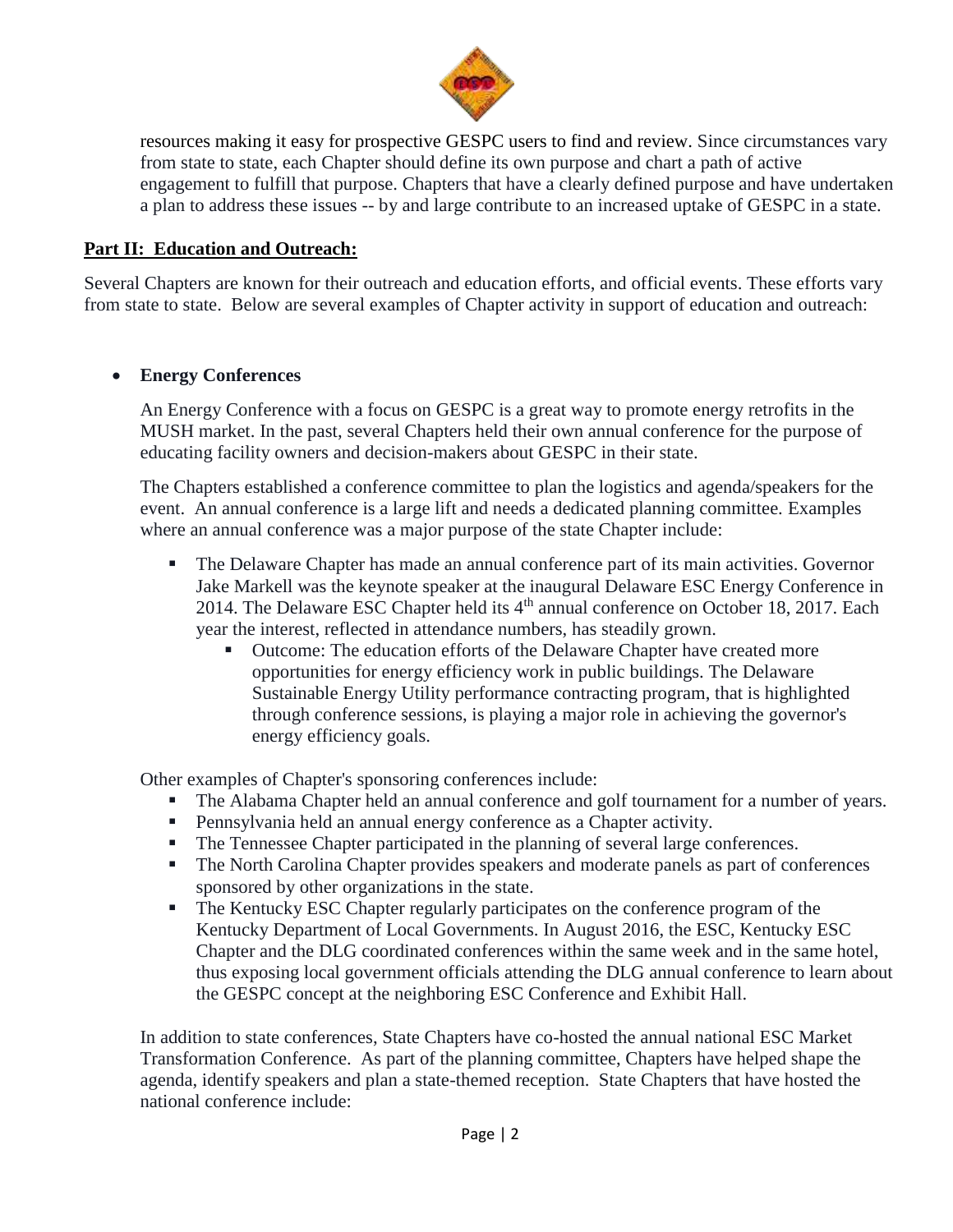

- **Tennessee Chapter:** In 2012, the Tennessee Chapter hosted the first national conference in Nashville. The Chapter incorporated a half-day state specific conference that preceded the opening of the national conference.
- Colorado Chapter: The 2013 ESC national conference was held in Denver in conjunction with the Colorado ESC Chapter. The Chapter organized a panel for the agenda that focused on successful GESPC projects in Colorado. The Chapter also awarded 10 conference scholarships to local decisions makers.
- **Minnesota Chapter: In 2014, the Minnesota ESC Chapter hosted the annual ESC Conference.** A networking reception was held on-board a steam-powered paddle boat on the Mississippi River. Scholarships were awarded to more than a dozen potential state and local end-suers to attend the conference.
- North Carolina Chapter: The North Carolina ESC Chapter hosted the 2015 national conference in downtown Charlotte. The Chapter introduced for the first time a scholarship for energy and engineering students from a nearby university.
- Kentucky Chapter: The Kentucky ESC Chapter and the Division of Local Governments hosted the 2016 national conference. The ESC Conference was held immediately preceding the annual DLG conference for local government officials.
- Nevada Chapter: The 2017 ESC annual conference was held in Henderson, Nevada. As has become a tradition, the Chapter allocated chapter funds to provide scholarships to public sector end-users in the state.

In addition to annual conferences, Chapters have found that workshops and forums are another great way to create awareness for GESPC. There are a large number of examples of Chapter efforts in support of this activity:

- o A number of Chapters have hosted forums to help local units of government better understand the state's Guaranteed Energy Savings Program and how to use performance contracting to finance energy efficiency improvements.
	- Outcome: Forums allow chapters to address state-specific issues as they arise and to provide education and awareness on issues and solutions independent of a larger conference setting with competing topics.
- o The North Carolina Chapter uses the workshop model to educate potential customers on the GESPC business model.
	- Outcome: In 2014/2015 they had more than 20 projects implemented statewide due to a number of factors -- including the Chapter outreach activities.

Examples of workshops and forums that address state-specific issues include:

o In 2015, the Minnesota ESC Chapter sponsored several successful "Financing Energy Savings Projects for Local Governments and Schools" forums geared toward counties, cities and municipalities, school districts, townships, municipal utilities, and other local units of government to help them better understand GESPC.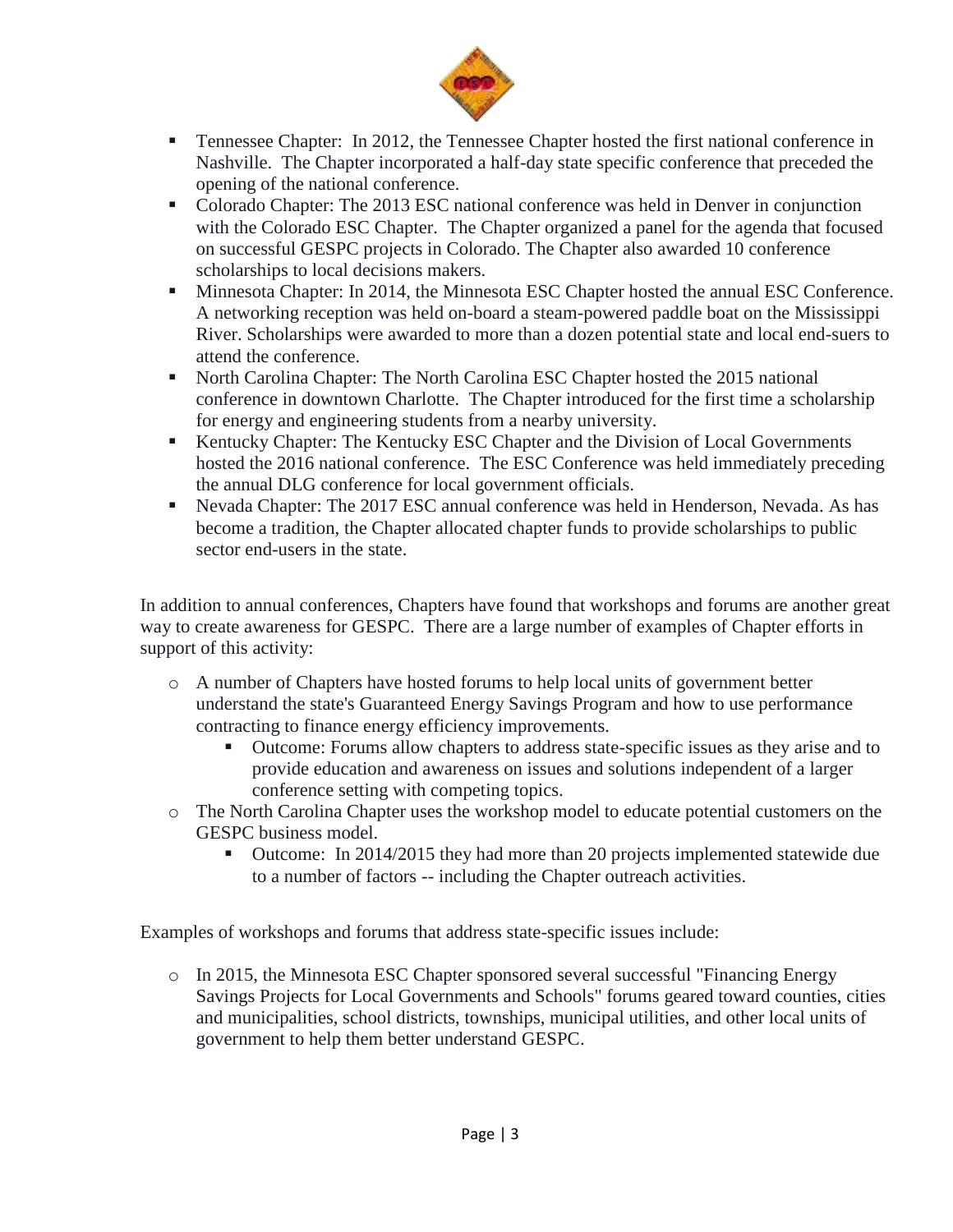

- o In 2016, the Minnesota ESC Chapter identified the state correction facilities as an untapped market sector and developed resources and a training workshop focused on correctional facilities and in support of expanding acceptance of GESPC in these facilities.
- o The Massachusetts Chapter has provided education to cities and towns on how to do GESPC projects.
- o The Kentucky Chapter regularly provides training and education to local leaders on GESPC. The Chapter held a series of workshops in 2014 on wastewater treatment plant upgrades using GESPC. These workshops were conducted throughout the state.
- o In 2014, the New York Chapter was instrumental in helping organize and promote a workshop for NYSERDA to launch the state's Green Bank. The workshop introduced the Green Bank and how it could work in concert with energy performance contracting to implement energy efficiency projects in New York.
- o The Alabama ESC Chapter and the Alabama Department of Economic and Community Affairs held a workshop targeting the MUSH market.

#### **Fundraising efforts**

Conferences/workshops can be used as a fundraising tool for the Chapter by selling booth spaces to vendors. This can help lower the cost of the event (facilities, refreshments for breaks, meals, materials, etc.) and make the event more affordable for attendees; and can result in a net profit to be used for future activities.

Vendors can include energy service companies, energy equipment suppliers, energy savings performance contracting financial institutions, and third-party contractors that provide support services for ESCOs and public sector facility managers for GESPC projects.

As a nonprofit organization composed of public and private experts from a wide range of organizations it is important to note that sponsorships or speakers are in no way an endorsement of any one organization but instead serve as examples of the work and success of GESPC.

#### **Speakers Bureaus**

Chapters that don't have the resources necessary to stage their own annual energy conference have explored other ways of creating awareness for GESPC. One example is the implementation of a speaker's bureau to provide speakers on behalf of the ESC that present at municipal government and/or school conferences in their state. Smaller Chapters have found this approach is easier as it allows them to benefit from the planning and organizational efforts of larger well-established groups.

Below are examples of a Chapter activity in support of this approach to education and outreach:

- The New Mexico Chapter developed a standardized power-point for members to use in presentations.
	- Outcome: The standardized power-point has been used by various members of the Chapter, both public and private, to deliver the same pre-approved message in various settings throughout the state. It has also allowed the Chapter to participate in more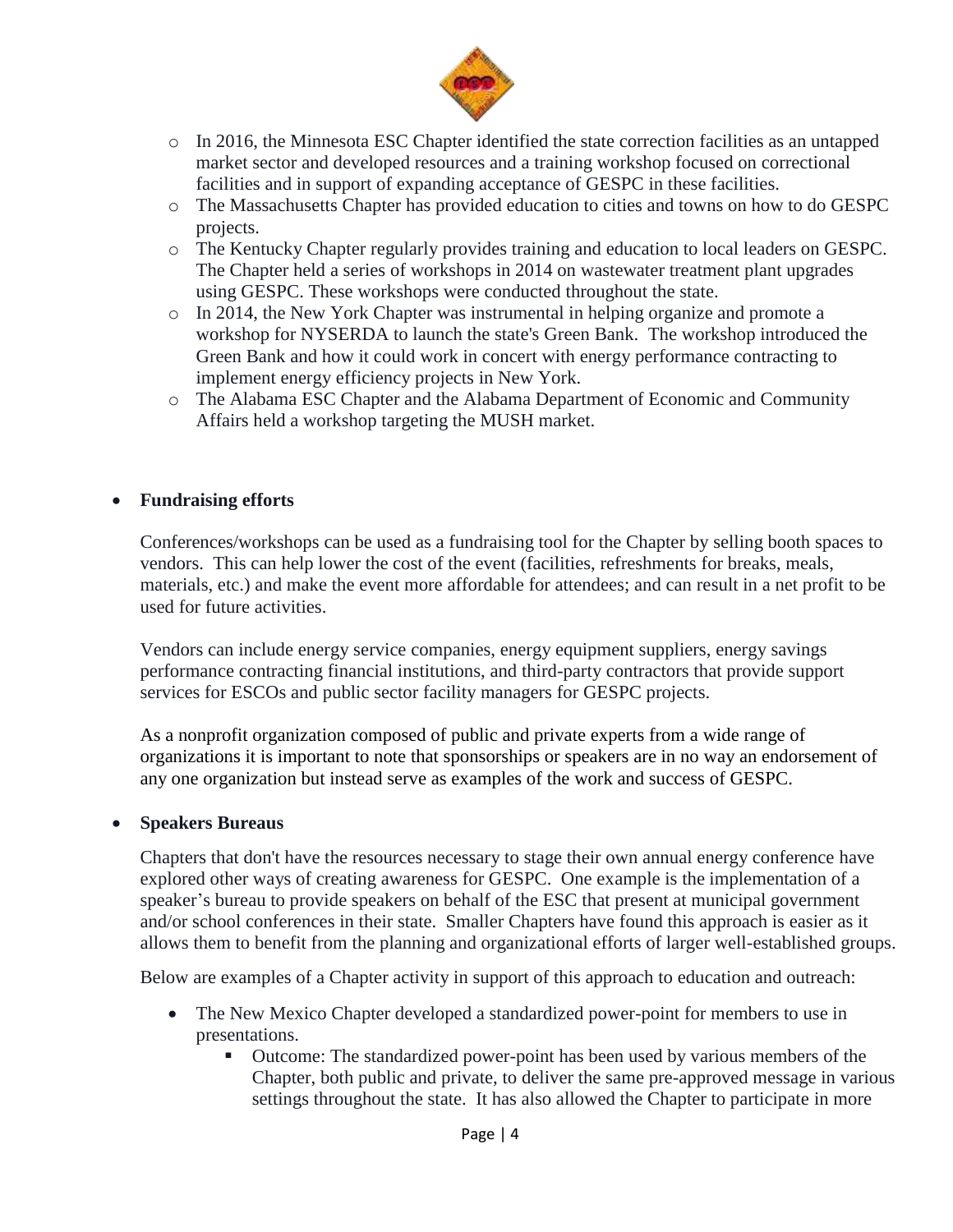

events as the messaging has already been vetted and is available for all members to use as participants in conferences, panels and small groups.

• The Kentucky Chapter provides speakers for conferences throughout the state to present on behalf of the Chapter and provide examples GESPC and how it works to new audiences that are not necessarily aware of the concept.

State Chapters and its membership have identified a number of potential meeting spaces where the Speakers Bureau concept has been deployed. Those spaces and organizations include but are not limited to the following:

- League of Cities
- County Association
- Association of School Board Officials
- Association of School Administrators
- Plant Managers
- Central Association of College and University Business Officers

#### **Part III: Identification of Barriers:**

Below are examples of a Chapter activity in support of reducing barriers to performance contracting:

- Chapters have cited the legacy of bad projects from the past as a barrier that they consistently have to overcome. A committee approach to dealing with this barrier at the local level is one way to overcome this concern.
	- Outcome: The legacy of bad projects is a theme we hear from almost every state as a barrier to overcome. These projects, some of which may be decades old, have the effect of making some public officials hesitant to explore GESPC, let alone enter into an agreement. Several Chapters have not only identified this as a major barrier, but implemented solutions to deal with it. Examples of how Chapters have handled bad projects include promoting success. Promoting success is a powerful counter argument and can take the shape of panel discussions at energy conferences where end-users discuss their experiences, awards that recognize success, and developing media stories that highlight positive examples of GESPC.
- The New Mexico Chapter formed a committee to conduct a bottleneck analysis that identified barriers to GESPC implementation in the state. This analysis tackled implementation issues in an effort to accelerate the cycle time for project implementation.
	- Outcome: The bottleneck analysis identified the need for a pre-qualified vendors list. This action was implemented by the State and New Mexico now has a list of pre-approved ESCOs that has sped up the selection process in the state.

#### **Part IV: Recognition:**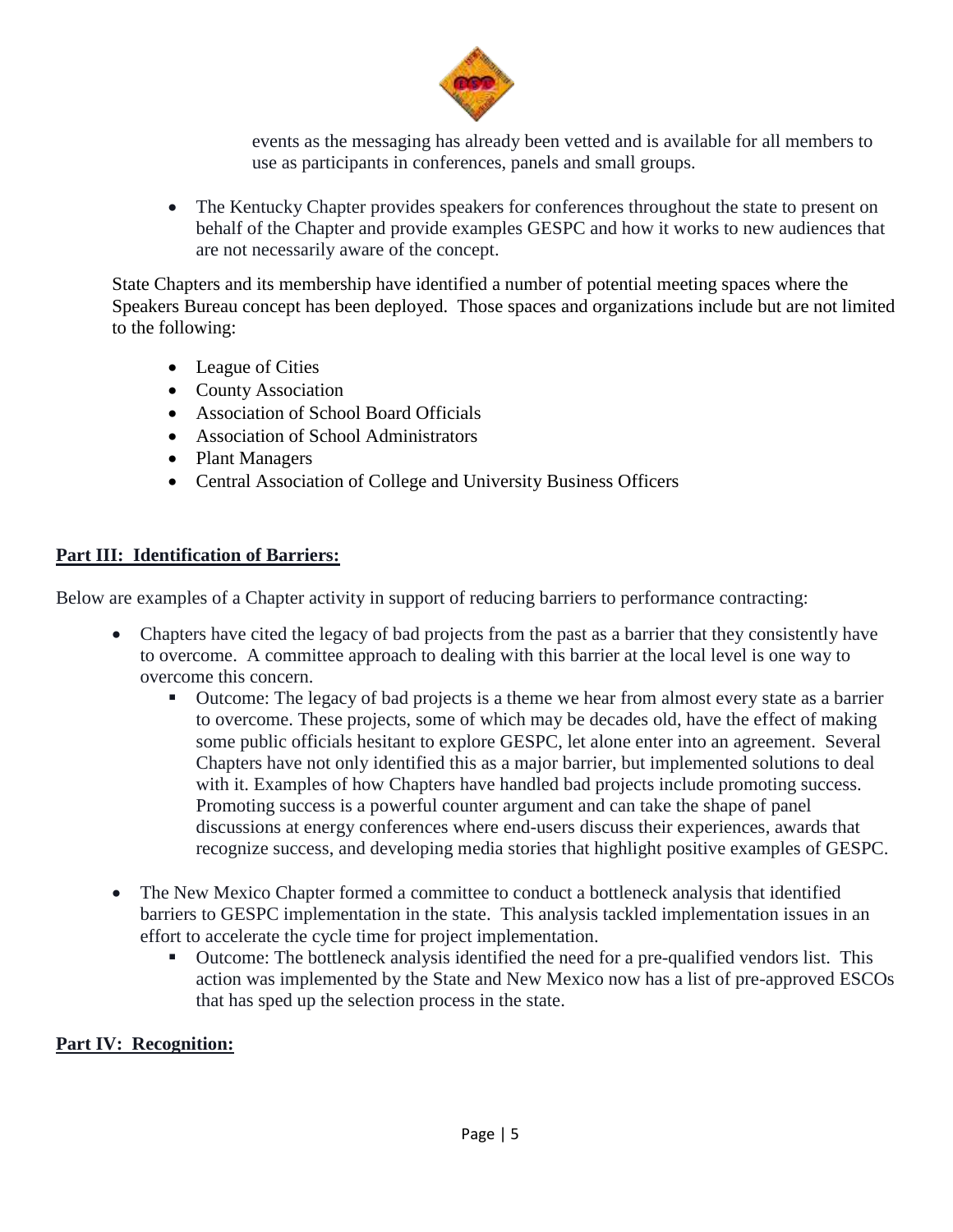

The ESC has identified Recognition as a new Key Attribute to program readiness. Recognition was added to the list of Key Attributes as a result of the successful activities at the state Chapter level.

A recognition/award program is a powerful strategy that reinforces the importance and benefits of saving energy in public facilities. High-profile success can help GESPC gain acceptance and encourage others to take similar action.

- The Michigan Chapter has held an annual awards dinner and partners with the Municipal League on Awards and press releases. (The 6<sup>th</sup> Annual Michigan ESC Chapter awards were given in 2017.)
	- Since 2011, Michigan's ESC Chapter has held an annual awards banquet. The projects selected have garnered a great deal of attention and have been featured in various media publications. The media exposure has created greater awareness for energy performance contracting and the process -- but it also has highlighted public officials that have been good stewards of the public trust.
	- **Press releases and photos recognizing winners are distributed electronically to media outlets** throughout the state.
- In addition to an awards program, other ways of generating recognition for GESPC is to promote projects for awards offered by other organizations.
	- In 2012, Henderson, Nevada's GESPC project was awarded an Energy Project of the Year in Region V by the Association of Energy Engineers (AEE).
	- In 2013, the American Council for an Energy-Efficient Economy (ACEEE) and the Alliance for Water Efficiency (AWE) recognized the City of Boulder's Energy Savings Performance Contract as an "exemplary program" that saves both energy and water.
- Hawaii State Energy Office has worked closely with the ESC to promote GESPC through announcements and presentations to the legislature that highlight its Race to the Top Award presented by the ESC. In 2017, a press release containing comments from Governor David Ing acknowledged the success of GESPC in the state agencies and institutions in reducing energy consumption.

In addition to awards, some state Chapters have chosen to develop case studies and success stories as a way to promote and recognize success.

- North Carolina promotes successful projects as examples when a new customer is weighing GESPC as an option.
- Kentucky ESC Chapter regularly solicits case studies from its members to submit to the ESC Case Study database.

Social Media has also emerged as a great vehicle to promote project success and Chapter workshops and events. The ESC website hosts Chapter specific webpages outlining program and policies in each of the 31 states that have Chapters. All chapter webpages contain links to a Chapter Facebook page that is updated on a regular basis with administrators being appointed from the state chapters to co-manage the information posted. Presently five states have appointed a Chapter person to assist in the management of their state's ESC Facebook page. Among the Chapters that have committees overseeing the management of their Chapter pages and Facebook page include Nevada, West Virginia, Alabama, Delaware and Kentucky.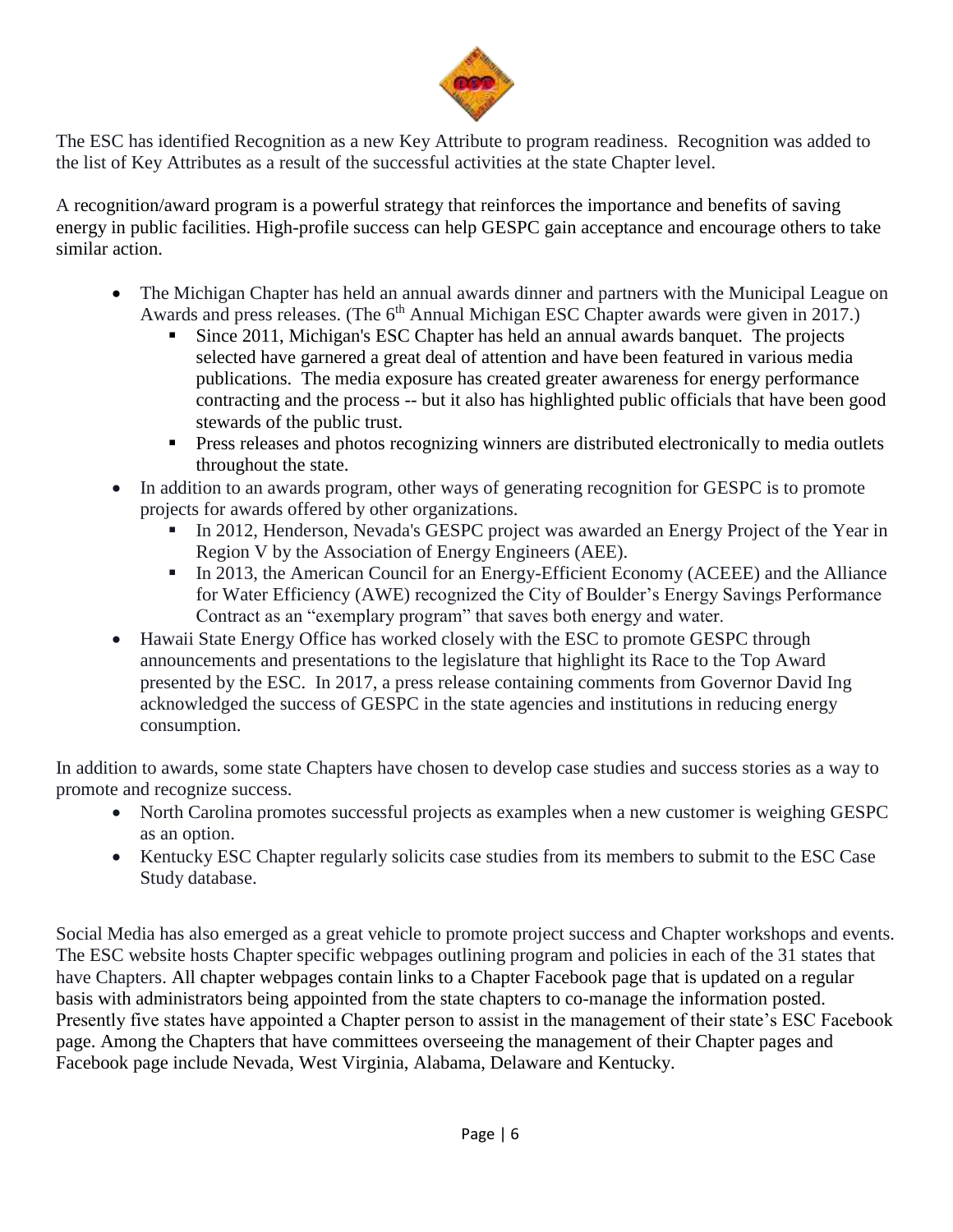

#### **Part V: Other Events:**

- The North Carolina Chapter held a job fair for its members.
	- The job fair provided an opportunity for a number of qualified individuals to connect with companies working in the performance contracting space and find gainful employment working in this area.
- The Florida Chapter developed and implemented a five-year (program) plan for its activities.
- Numerous Chapters have held events to celebrate high visibility projects. The Arizona Chapter conducted tours of a GESPC project/building as part of an Earth Day event.
- The Colorado Chapter has explored ways to expand GESPC (i.e. agriculture, private sector, etc).
- The Pennsylvania and Nevada Chapters have produced their own Chapter newsletter.
- Massachusetts has held events for political dignitaries when projects are completed.
- Several Chapters have focused on organization growth and have pursued getting the entire supplychain involved. Delaware Chapter even has a membership committee whose purpose is to help grow the organization.
- In 2013, the Pennsylvania Chapter pledged its chapter funds and volunteer hours as matching funds as part of a grant application. Although the application was unsuccessful it demonstrates the opportunities that exist for Chapters to leverage their organization to have a larger impact.
- In 2014, the Arizona Chapter presented in conjunction with the state's procurement office as part of a meeting to discuss the RFQ for pre-qualified vendors demonstrating a role for the Chapter in organizing and presenting on specific topic areas that are relevant to both the public and private sectors.
- In 2014, the Georgia Chapter helped a city in its state with background information as it planned a benchmarking ordinance. The effort of the Chapter is in support of outreach activities that are beneficial to both public and private sectors.
- The Delaware ESC Chapter and members participated in a 2015 working group that was assembled by the Delaware Sustainable Energy Utility to address the key findings from the first bond issue by the SEU supporting GESPC.
- The Utah ESC Chapter put together a strategy committee in 2016 to develop a roadmap for outreach efforts with stakeholders to educate them on GESPC.
- The Colorado ESC Chapter held a statewide workshop in the Spring of 2017 to increase awareness of GESPC in the state.
- In March 2017, the ESC conducted a four-day GESPC technical assistance workshop in Arizona with a team representing the State finance, procurement, legal and landlord agencies.
- Twice in 2017, the Nevada ESC Chapter, in partnership with the Nevada Governor's Office of Energy (GOE), held half-day workshops in support of the use of GESPC in Nevada. The second workshop was held prior to the National ESC Conference held August 10-11, 2017 in Henderson, Nevada.
- Seventeen ESC State Chapters developed and distributed "2016 Year in Review" newsletters to highlight successful projects and policy changes in each state during the previous year.
- The Delaware ESC Chapter identified job creation as a benefit of GESPC that could be marketed. In 2017 the Chapter developed a jobs calculator to count jobs related to GESPC projects in the state.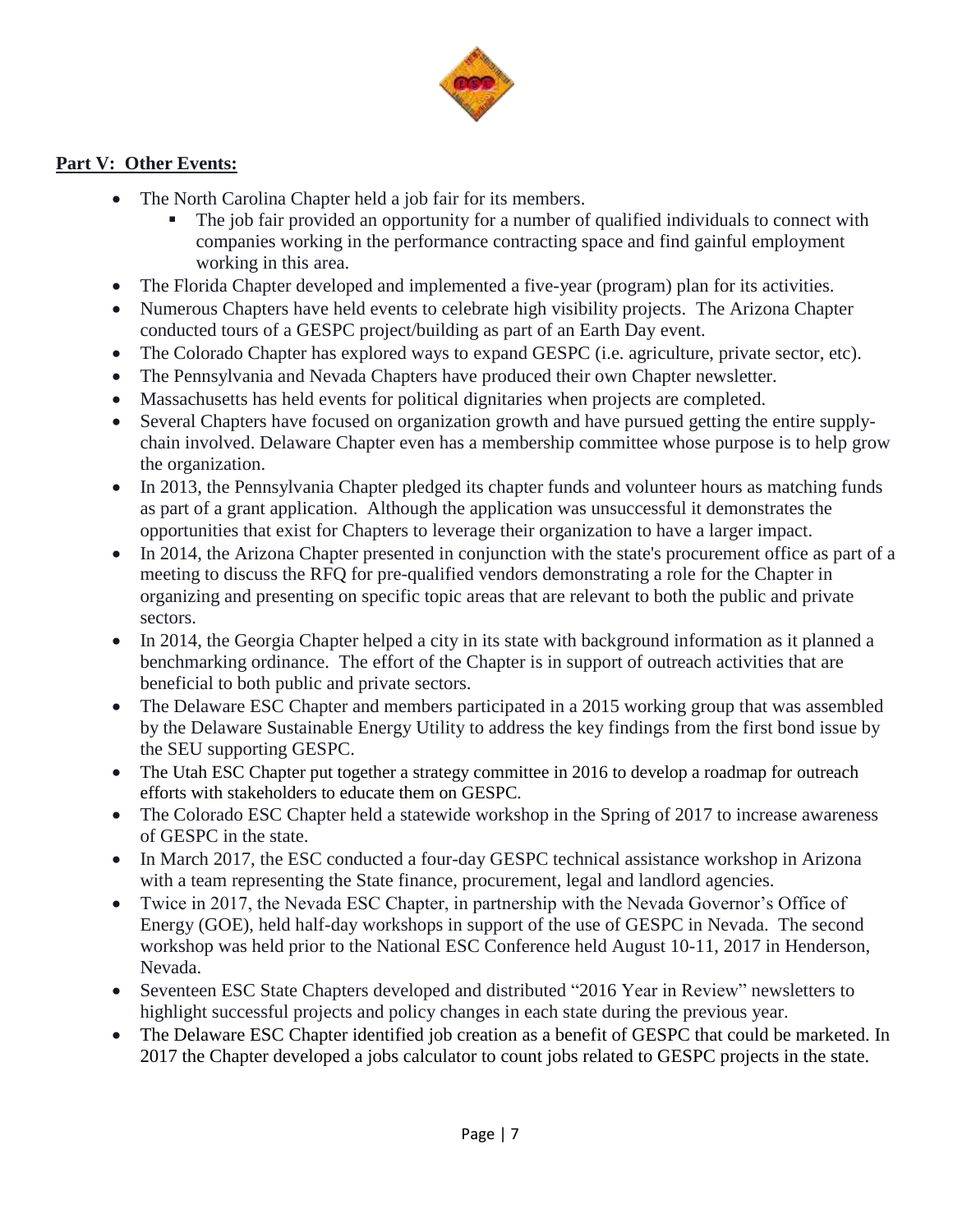

#### **Part VI: How Often Does a Chapter Meet?**

Chapters meeting schedules vary from state to state, but generally state Chapters meet on a regular basis with a business agenda for the meeting. Meetings range from a couple hours to an hour meeting over lunch. Typical timeframes are monthly or quarterly. Some Chapters have annual events in addition to regular membership meetings, forums, workshops or committee meetings.

Meeting locations is also an area that varies from state to state. Some Chapters have their meeting in the same location on a regular scheduled basis. Other Chapters meet in different geographical locations for the convenience of a wider group of stakeholders.

- The North Carolina Chapter has taken its meetings on the road to generate more public sector involvement and to target small communities.
- At one time the Pennsylvania Chapter averaged a membership meeting every quarter and meetings rotated between the state's three largest cities, Philadelphia, Pittsburgh and Harrisburg.

Committees meet based on the business of the committee. Executive committees meet more often – either in person or using a telephone conference call – as it is the responsibility of the Executive Committee to plan the agenda for the regular membership meeting. Event Committees meet as needed to plan the logistics and details of an upcoming event.

#### **Part VII: Chapter Code of Conduct**

Chapters are encouraged to abide by a common code of conduct adopted by the national board in 2011 as a guide for the state chapter members.

#### **Code of Conduct**

This *Code of Conduct* is written and by membership agreed to insure a standard of conduct for the Energy Services Coalition (ESC) to follow when interacting with state agencies, other professional organizations, institutions and clients when representing ESC; and to establish a standard of participation that is expected of all existing and prospective members.

1. Each member will be presented a copy of this Code of Conduct. When joining a state Chapter, each member will be required to read the code, agree to abide by its spirit and intent and adhere to this Code of Conduct as it relates to involvement in ESC.

2. Absolutely no solicitation of any professional member is permitted at any ESC function, nor may business cards, company literature or promotional items be presented to any person unless requested by that person. Other inappropriate conduct will not be allowed.

3. The ESC logo or name may not be used on business cards, company logos or signage without prior approval of the ESC.

4. Company logos or references shall not be illustrated on any presentation delivered on behalf of the Energy Services Coalition.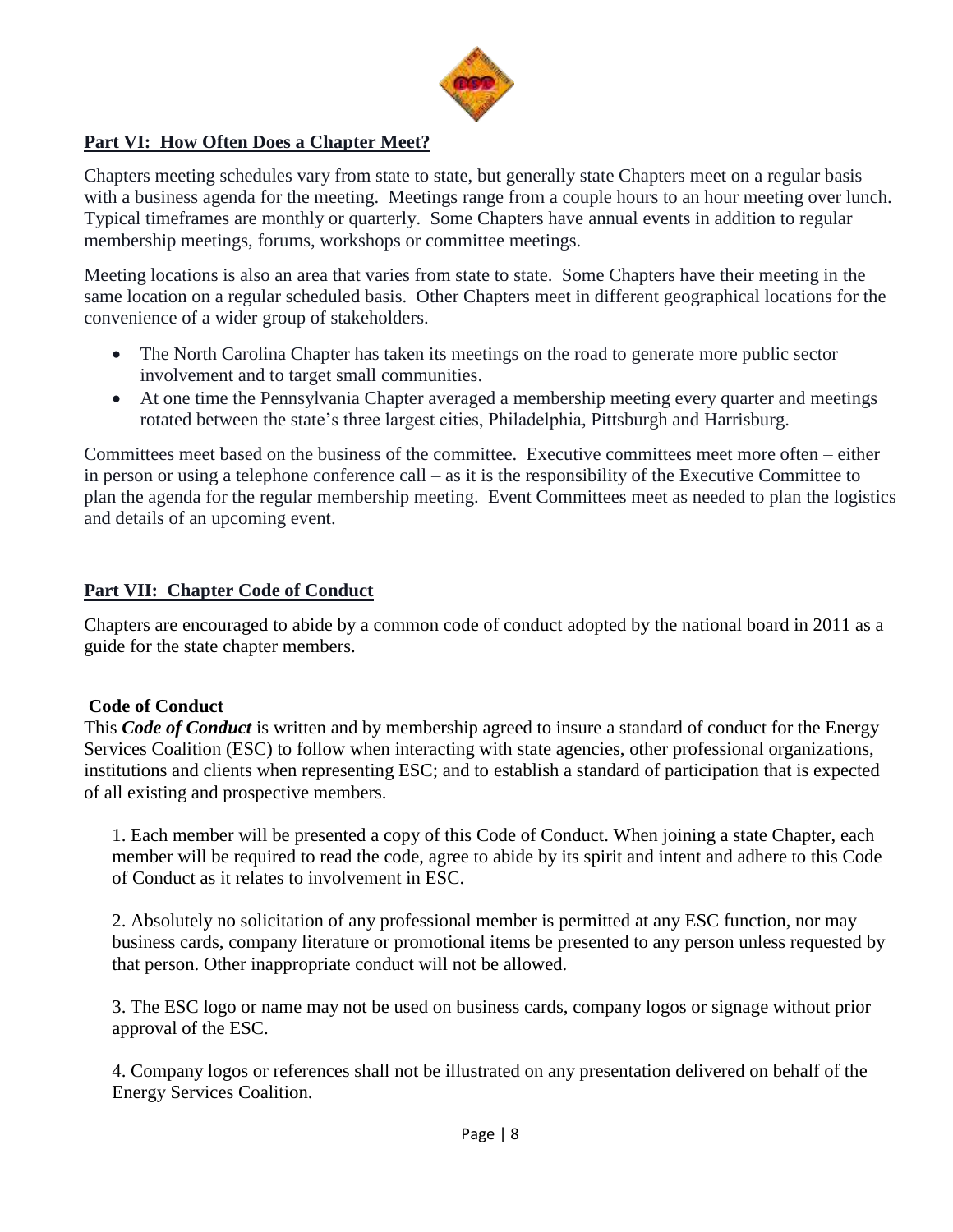

5. Membership does not include the use of ESC, directly, by reference or use of the logo for the direct promotion of products and services.

6. Highest value for all is achieved by your active participation in the committee, local chapter and national activities of the Energy Services Coalition.